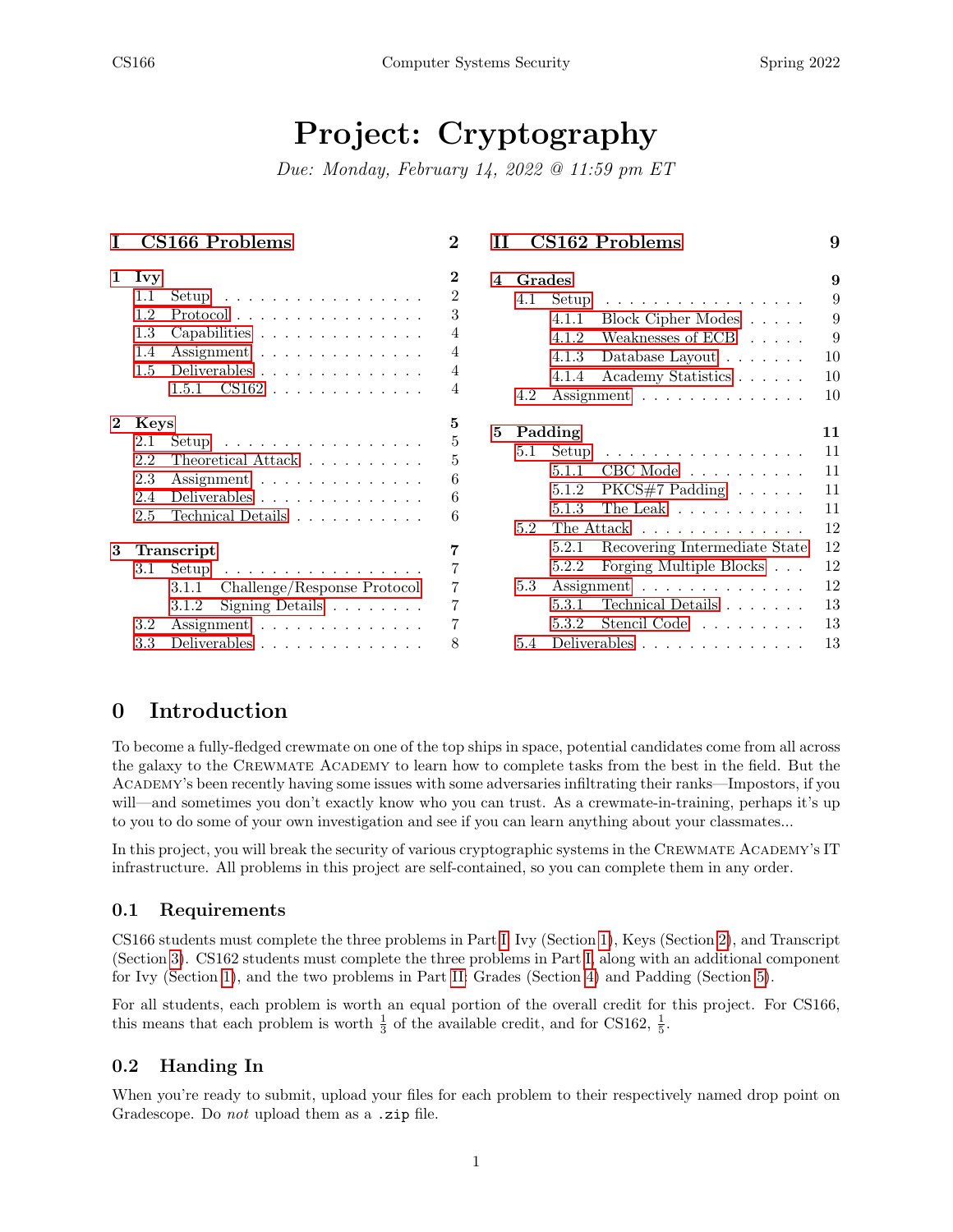# <span id="page-1-0"></span>Part I CS166 Problems

# <span id="page-1-1"></span>1 Ivy

In this problem, you'll try to steal the encryption key used by a wireless encryption protocol.

### <span id="page-1-2"></span>1.1 Setup

Your dorm at the CREWMATE ACADEMY is located on the famous "S.S.S. Ivy" spaceship. Each dorm room in the ship has a router that provides internet access to the crewmate residing inside. The design of the internet access on the S.S.S. Ivy has some oddities, though:

- Occupants can only connect to the internet by plugging a physical ethernet cable into the router.
- Trying to save on cabling costs, the designers of the internet infrastructure for the ACADEMY decided to use wireless connections to connect each room router with the ship's central hub (instead of the more traditional physical cables). The central hub then has a link to the internet.

In order to make sure that crewmates cannot simply sniff this wireless traffic in order to snoop on their neighbors' traffic, the wireless traffic is encrypted with a shared key, k. This shared key is known to the central hub and to all room routers. The network setup is illustrated in Figure [1.](#page-1-3)



<span id="page-1-3"></span>Figure 1: Network configuration for the Ivy problem.

Snooping on your neighbors' traffic sounds like your cup of tea—it'd certainly help you figure out if one of them was The Impostor. But, you're also lazy. Stealing the router from the wall and tapping the internal circuitry to find the key sounds like too much work—it'd much easier if you can extract the key by breaking the cryptosystem (and much more covert than physically stealing the router).

Luckily for you, a quick web search for the router's product name reveals a product spec sheet that describes the encryption protocol used—what a great find!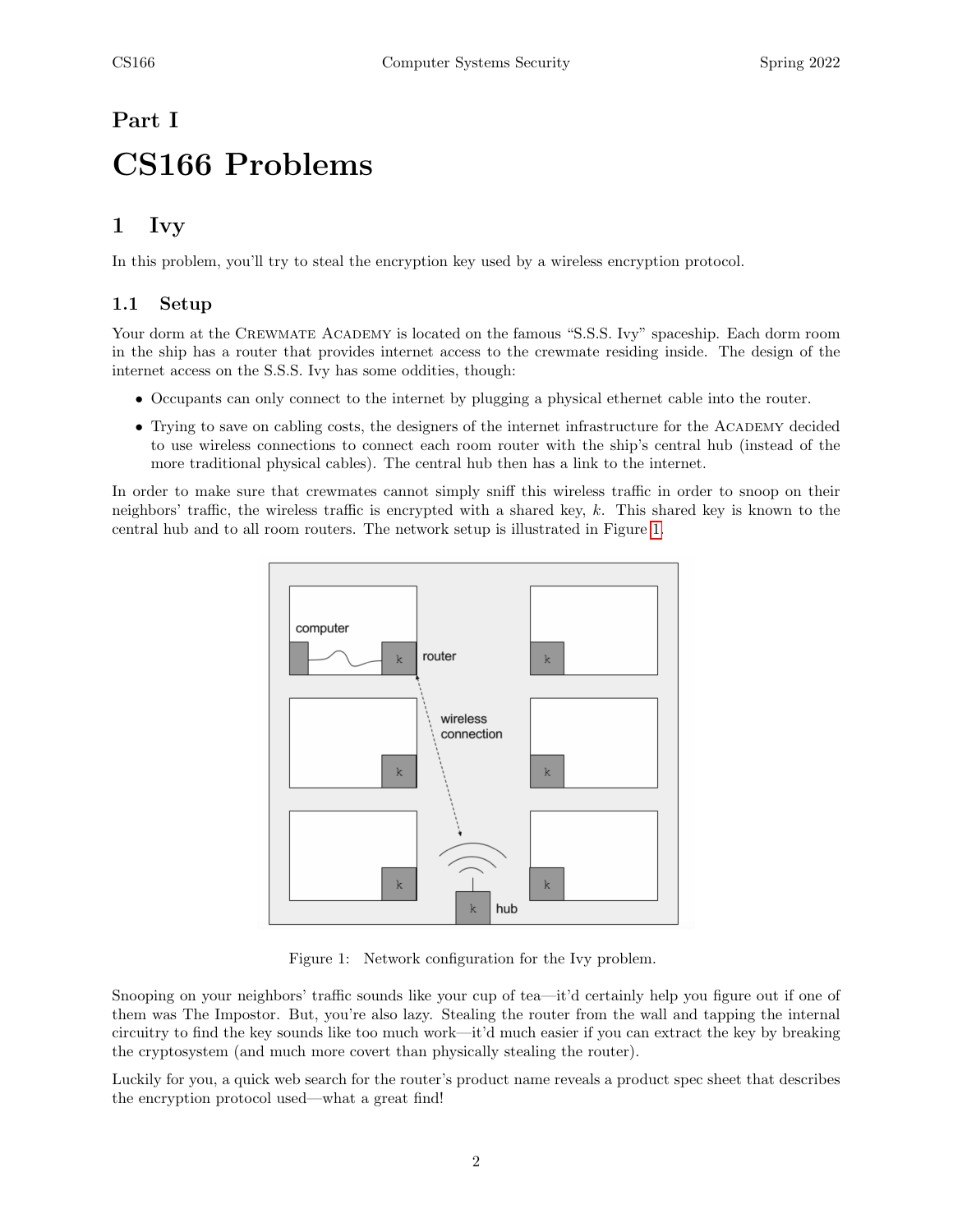### <span id="page-2-0"></span>1.2 Protocol

Network traffic is split up into packets—chunks of data that are sent over the network independently. At a high level, the router's use of encryption is simple—instead of sending plaintext packets, the router encrypts each packet with the key,  $k$ , then sends the resulting ciphertext over the wireless link. This happens in both directions—for packets going from the routers to the hub, and also from the hub to the routers.

However, if the same plaintext always produces the same ciphertext, an eavesdropper can decipher any ciphertext that they've seen before (for example, if Eve sends the packet "hello" over the network, and sniffs the wireless link so that she sees the corresponding ciphertext, she'll now know that whenever she sees the same ciphertext, it must be the encryption of the word "hello"). To fix this problem, each encryption also includes a random initialization vector (IV) so that, so long as two different IVs are used, the same plaintexts will produce different ciphertexts. The encryption function relies on the following components:

- G is a pseudorandom stream generator. Given a seed,  $s$ , it generates a pseudorandom stream of output such that, given the same seed, it always produces the same sequence of bytes. Additionally, if  $G$  is given a length parameter,  $n$ , it will only generate the first  $n$  bytes of the stream.
- $R$  is a source of randomness. Each time  $R$  is queried, it generates a uniformly-distributed random number which is 16 bits long (that is, its outputs are uniformly distributed in  $\{0, ..., 2^{16} - 1\}$ ).

The encryption function takes a key, k, and a message, m, and returns both the randomly-generated IV and the ciphertext:

| $\text{ENCRYPT}(k, m)$ |                                               |
|------------------------|-----------------------------------------------|
| $1$ $iv = R()$         | $\mathcal N$ Generate initialization vector   |
| 2 $s = iv + k$         | $\mathcal N$ Concatenate iv and k             |
| 3 $r = G(s,  m )$      | $\mathcal N$ Generate $ m $ random bytes      |
| $4\quad c=m\oplus r$   | $\mathcal{N}$ XOR m and r to get ciphertext c |
| 5 return $(iv, c)$     |                                               |

In order to decrypt a packet, the receiver must know the IV so that it can reconstruct the random stream. Thus, the encryption function returns the IV used along with the ciphertext. When the packets are sent over the wireless link, the IV is included (that is, the IV is sent in addition to the ciphertext). When the packet arrives at the receiver, the following decryption function is used:

| DECRYPT $(k, iv, c)$ |                                              |
|----------------------|----------------------------------------------|
| $1 \quad s = iv + k$ | $\mathcal N$ Concatenate iv and $k$          |
| 2 $r = G(s,  c )$    | $\mathcal N$ Generate $ c $ random bytes     |
| 3 $m = c \oplus r$   | $\mathcal{N}$ XOR c and r to get plaintext m |
| 4 return $m$         |                                              |

The reason that this works is that both sides know the same key,  $k$ , and they both know the same IV since the IV is sent along with the ciphertext. As a result, they are able to reconstruct the seed and the same random stream, r. Thus, when we first generate the ciphertext, we do:

$$
c=m\oplus r
$$

Then, when we decrypt the ciphertext, we do:

$$
c \oplus r = (m \oplus r) \oplus r
$$
  
=  $m \oplus (r \oplus r)$   
=  $m \oplus 0$  [a number XORed with itself = 0]  
=  $m$ 

This allows the router to recover the original message!

There's one last part of the protocol, though. In order to prove to the hub that a router is authentic (that is, that it knows the key,  $k$ ), the first thing a router does after establishing a wireless link with the hub is to send the key itself to the hub. That is, it sends  $E_k(k)$ .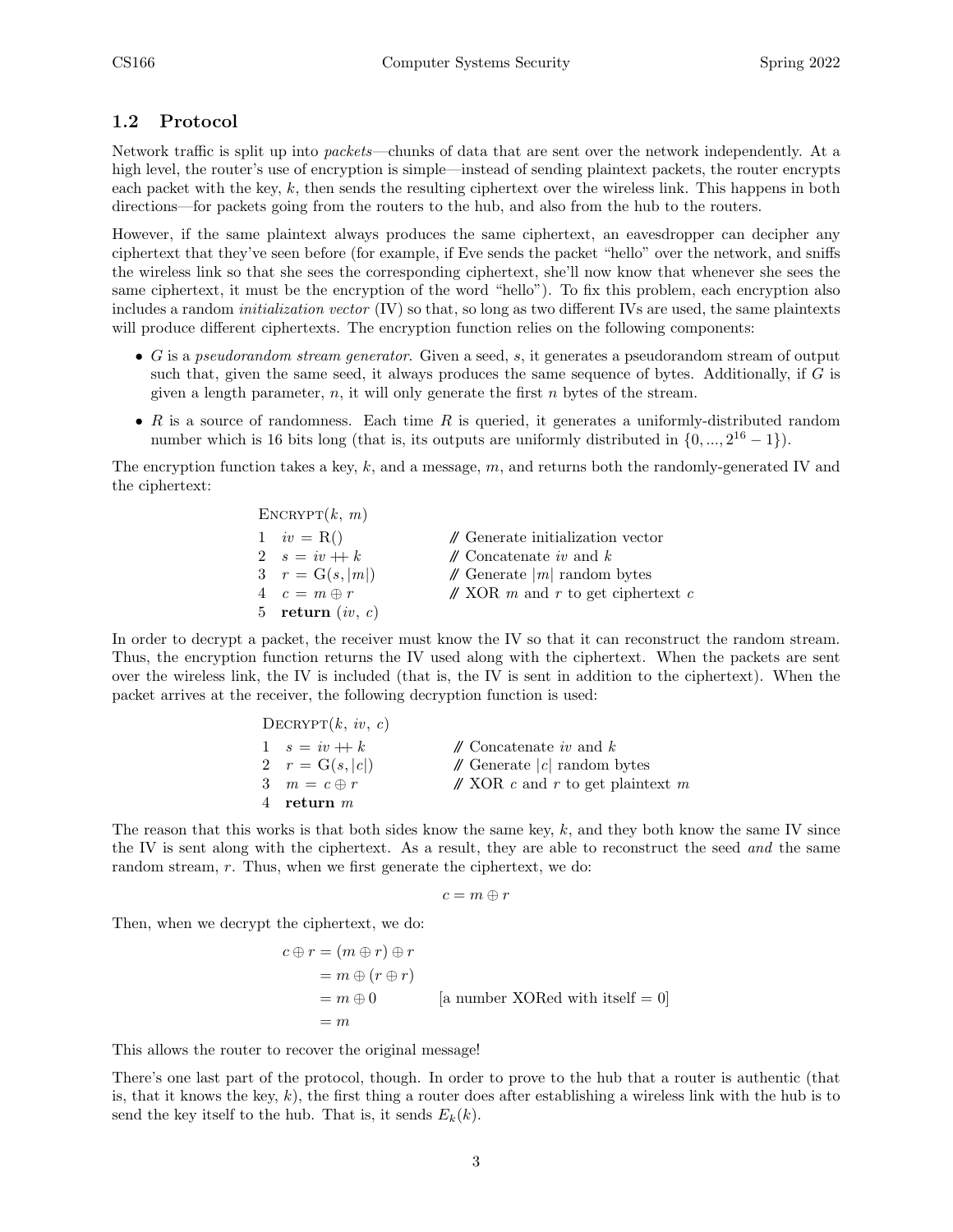### <span id="page-3-0"></span>1.3 Capabilities

Given this setup, you'd like to be able to extract the key. You have a few tricks up your sleeve:

- You can sniff wireless traffic, so you can see (IV, ciphertext) pairs sent between routers and the hub.
- You can send your own network traffic. Since you can also sniff wireless traffic, you can use your router as an encryption oracle—given a plaintext, you can see what ciphertext it encrypts to by sending it over the network and reading the resulting wireless traffic. Using the ability to ask for encryptions of plaintexts as a way to break a cryptographic system is known as a chosen plaintext attack.

### <span id="page-3-1"></span>1.4 Assignment

The binary at /course/cs1660/student/<your-login>/cryptography/ivy/router simulates your router. Given hex-encoded plaintexts on stdin, it prints corresponding ciphertexts to stdout in the format:

### <iv> <ciphertext>

The first line of output corresponds to the ciphertext of the authentication packet that the router first sends to the hub. Your task is to recover the shared key,  $k$ , by interacting with this binary. We've also provided two utilities in the /course/cs1660/pub/cryptography/ivy/ directory which you might find helpful:

- router is an alternate version of the router binary which allows you to specify the encryption key as a command-line argument. You may find this alternate program useful in verifying that the key you recovered is correct, though exactly how you can do this verification is up to you to figure out.
- stencil is a directory containing stencil code in Go, Python 3, and Ruby. These programs take one argument (a path to a router binary) and create a subprocess that runs the specified binary, which allows you to write to your router's stdin and read from its stdout directly within the script. However, using the code is optional as scripting is not strictly necessary to complete the assignment.

### <span id="page-3-2"></span>1.5 Deliverables

Your handin will consist of two files—KEY and README—along with any code you used in your attack. KEY should contain the recovered key on the first line, encoded in hex (do not include "0x" in front of the key), and nothing else. The KEY file is worth 70% of the problem credit. Your README should cover the following:

- (15%) Explain in detail what your attack does and why it works. Your explanation should be detailed enough to convince someone who has only read the specification of the protocol that your attack works.
- (6%) Describe the vulnerability that made your attack possible, and discuss whether your attack (or a similar one) would have been possible without the vulnerability.
- (9%) Discuss how the vulnerability could be fixed and explain why your proposed fix works.
	- Propose a change to the protocol that makes your attack and any like it difficult or impossible.
	- What would an attacker need to do to defeat the new design? How much more secure is this new design than the old one?

### <span id="page-3-3"></span>1.5.1 CS162

CS162 students must also write a sol.go, sol.rb, or sol.py program that, when given a path to an router binary, automatically performs your attack against that binary and prints the recovered key to stdout. Your program should have the following usage (where script-name is the name of your script or binary):

#### ./script-name <path-to-router-binary>

Please also include instructions on how to compile and/or run your code in your README. For CS162 students, the sol. {go, rb, py} program is worth  $40\%$  of the credit for this problem, a correct KEY is worth  $30\%$ , and the README is worth 30%. CS162 students should upload their entire handin for the Ivy problem to the "Ivy (CS162)" drop point on Gradescope (do not upload anything to the "Ivy (CS166)" drop).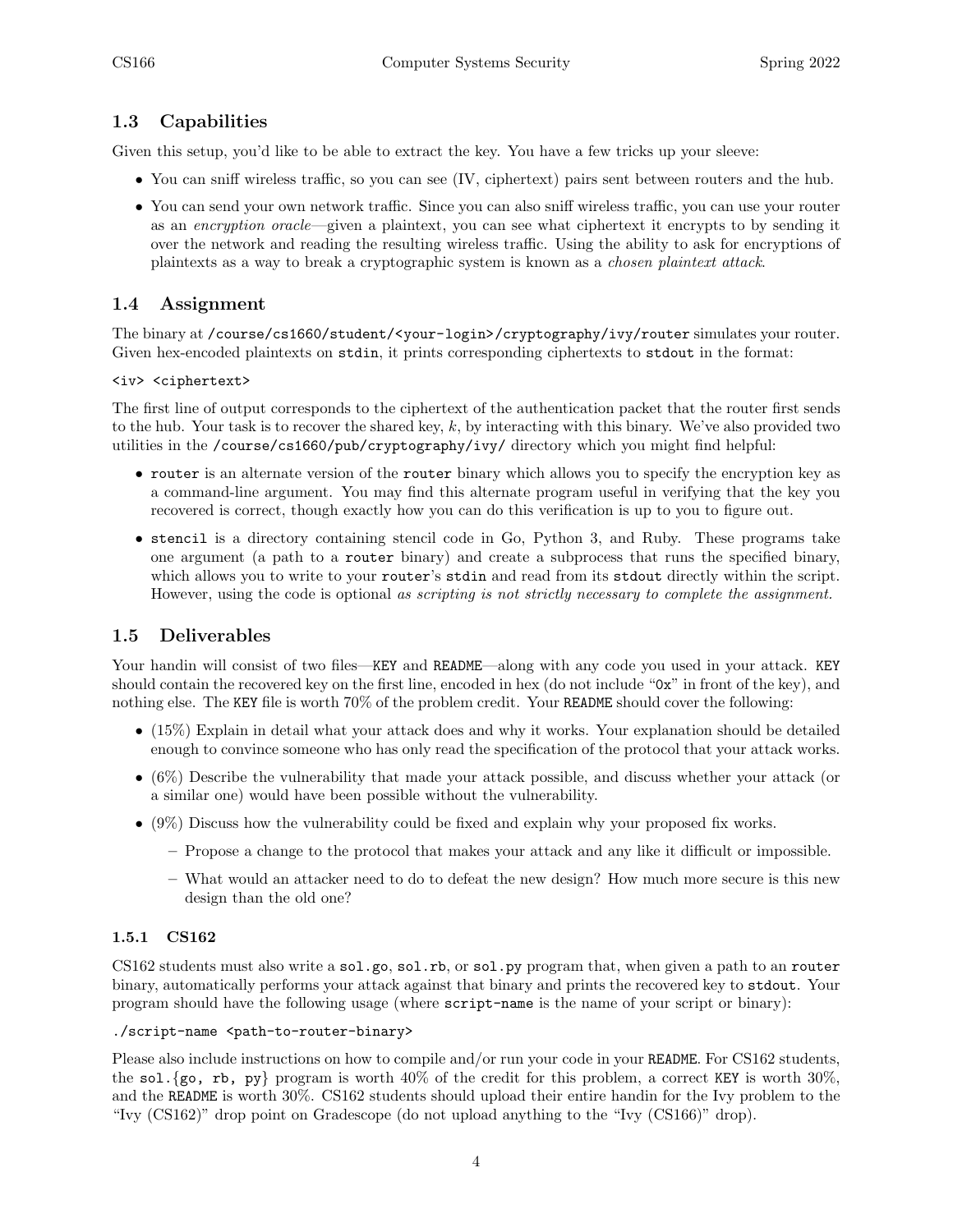### <span id="page-4-0"></span>2 Keys

In this problem, you'll try to break a block cipher encryption scheme that uses two encryption keys.

### <span id="page-4-1"></span>2.1 Setup

For a while, CREWMATE ACADEMY used a block cipher with a 24-bit key for all of its encryption needs emails, crewmate task lists, and so on. However, as computers became more powerful, 24 bits was no longer enough—even a slow computer can perform  $2^{24}$  encryptions or decryptions in a reasonable amount of time.

Not wanting to redesign the cipher entirely, the Academy administrators had a clever idea: simply use two separate 24-bit keys. In order to encrypt a block, they would encrypt it first with the first key, and then encrypt the resulting ciphertext with the second key. To decrypt, they would decrypt with the second key, and then with the first. To see why this works, recall that a block cipher takes a fixed-length message  $m$ and a key  $k$  and produces a ciphertext  $c$  (and decryption is just the inverse of encryption):

$$
E_k(m) = c \quad [encryption] \qquad D_k(c) = m \quad [decription]
$$

The ACADEMY's new system first creates a *midway ciphertext*,  $c'$ , by encrypting m with the first key,  $k_1$ , and then produces the final ciphertext, c, by encrypting  $c'$  with the second key,  $k_2$ :

$$
E_{k_1}(m) = c' \quad \to \quad E_{k_2}(c') = c
$$

In order to decrypt, the process is simply reversed:

$$
D_{k_2}(c) = c' \quad \to \quad D_{k_1}(c') = m
$$

The administrators figured that two 24-bit keys would be just as good as a single 48-bit key, since in order to encrypt or decrypt properly, an adversary would need to know the correct values for both keys. The number of possible pairs of 24-bit keys is  $2^{48}$ , so the administrators reasoned that in order to break the system, an adversary would have to just try all of the  $2^{48}$  possible pairs—the same as if the system had one  $48$ -bit key, which would be way too long for a attacker with conventional hardware to brute-force.

### <span id="page-4-2"></span>2.2 Theoretical Attack

Unfortunately, the ACADEMY's simple approach, while elegant, doesn't work quite as well as they had hoped. Suppose that you were trying to break this scheme, and you were given a message,  $m$ , and a corresponding ciphertext, c. The simplest attack would be to try all 2<sup>48</sup> possible key pairs, and, for each, try encrypting m using that key pair, and seeing if the resulting ciphertext matched  $c$ .

However, imagine that, in addition to m and c, you also had  $c'$ —the midway ciphertext that's the result of encrypting  $m$  only with the first of the two keys (or, alternatively, the result of decrypting  $c$  with the second of the two keys). In this way, you only would have to try  $2^{25}$  keys—almost as many tries as if the system had never added the second key! Here's how:

- First, you'd crack the first key. Since you know  $m$  and you know  $c'$ , you'd just be searching for an appropriate  $k_1$  such that  $E_{k_1}(m) = c'$ . Since there are only  $2^{24}$  possible values for  $k_1$ , you'd only have to perform at most  $2^{24}$  encryptions.
- Second, you'd crack the second key. Since you know  $c'$  and you know  $c$ , you'd just be searching for an appropriate  $k_2$  such that  $E_{k_2}(c') = c$ . Since there are only  $2^{24}$  possible values for  $k_2$ , you'd only have to perform at most  $2^{24}$  encryptions.
- This, in total, is at most  $2^{25}$  encryptions (much less than if you brute forced all possible key pairs)!

Of course, you probably would never get access to the midway ciphertext used to compute a given plaintext/ciphertext pair. However, that doesn't mean that the insight behind this attack is entirely worthless. Maybe you can use the idea to devise an attack that works even without the midway ciphertext?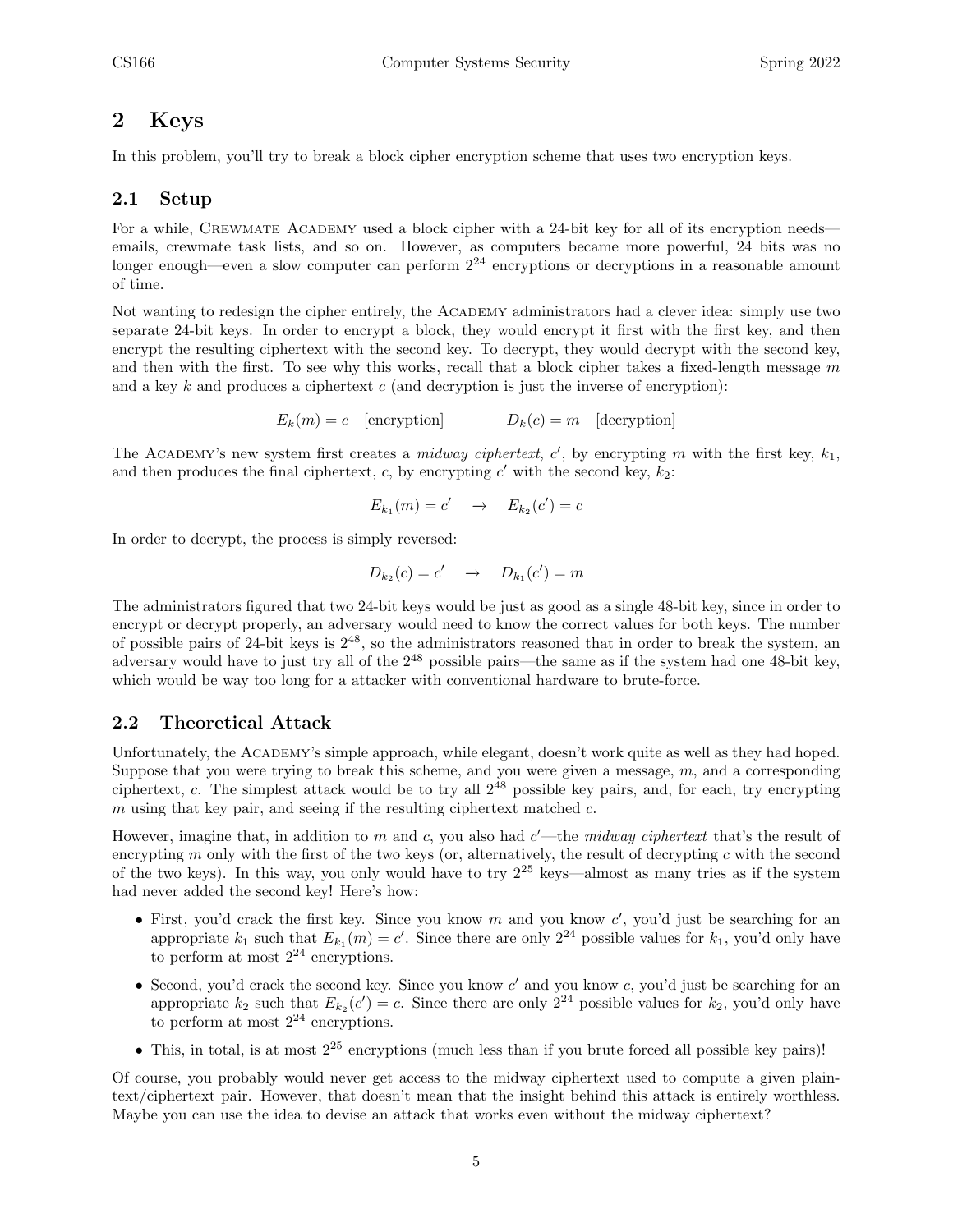### <span id="page-5-0"></span>2.3 Assignment

You've been given a set of several plaintext/ciphertext pairs at /course/cs1660/student/<your-login> /cryptography/keys/pairs. This file contains lines of the form:

### <plaintext> <ciphertext>

where both the plaintext and ciphertext are encoded in hex. The ciphertexts were all created using the same key pair—your challenge is to recover the key pair.

We've provided Go and Java implementations of the cipher and stencil code in the /course/cs1660/pub/ cryptography/keys directory, and you can pick which of those two languages you like. In both implementations, the stencil code parses plaintext/ciphertext pairs from stdin; all you need to do is fill in the rest of the main function.

Attack programs should run in less than 60 seconds (but often will run in significantly less time). If your program takes longer than this, you should reevaluate your strategy.

A warning—while you may be able to recover the key without using all of the provided plaintext/ciphertext pairs, it is possible to get false positives! Thus, when you think you have a solution, you should check it against all of your pairs to make sure it's not a fluke.

### <span id="page-5-1"></span>2.4 Deliverables

Your handin should consist of two primary files—KEY and README—along with any code you used to perform the attack. KEY should contain the recovered key pair. It should only contain a single line of the form:

### $(\text{key-1>}, \text{key-2>})$

where both keys are encoded in hex (do not include "0x" in front of the keys). The stencil code for both languages provides a function, printKeyPair, which prints the recovered key pair in the proper format. A correct KEY file is worth 70% of the credit for this problem.[1](#page-5-3)

Your README is worth  $30\%$  of the credit for this problem. In addition to explaining how to compile and/or run your program, it should also cover the following:

- (15%) Explain in detail what your attack does and why it works. Your explanation should be detailed enough to convince someone who has only read the specification of the protocol that your attack works.
- (6%) Describe the vulnerability that made your attack possible, and discuss whether your attack (or a similar one) would have been possible without the vulnerability.
- (9%) Discuss how the vulnerability could be fixed and explain why your proposed fix works.
	- Propose a change to the protocol which would make your attack and any like it difficult or impossible.
	- What would an attacker need to do to defeat the new design? How much more secure is this new design than the old one?

### <span id="page-5-2"></span>2.5 Technical Details

There's one important detail of the implementations that you should be aware of. The encryption and decryption functions in all of the languages take their key arguments as integers or unsigned integers. While these can represent values greater than  $2^{24} - 1$ , the higher bits will be ignored. Thus, you will never need to consider key values larger than  $2^{24} - 1$ .

<span id="page-5-3"></span><sup>1</sup>Points for the KEY are only awarded if your attack program runs in the allotted time limit—you may lose points if your program takes longer to execute its attack.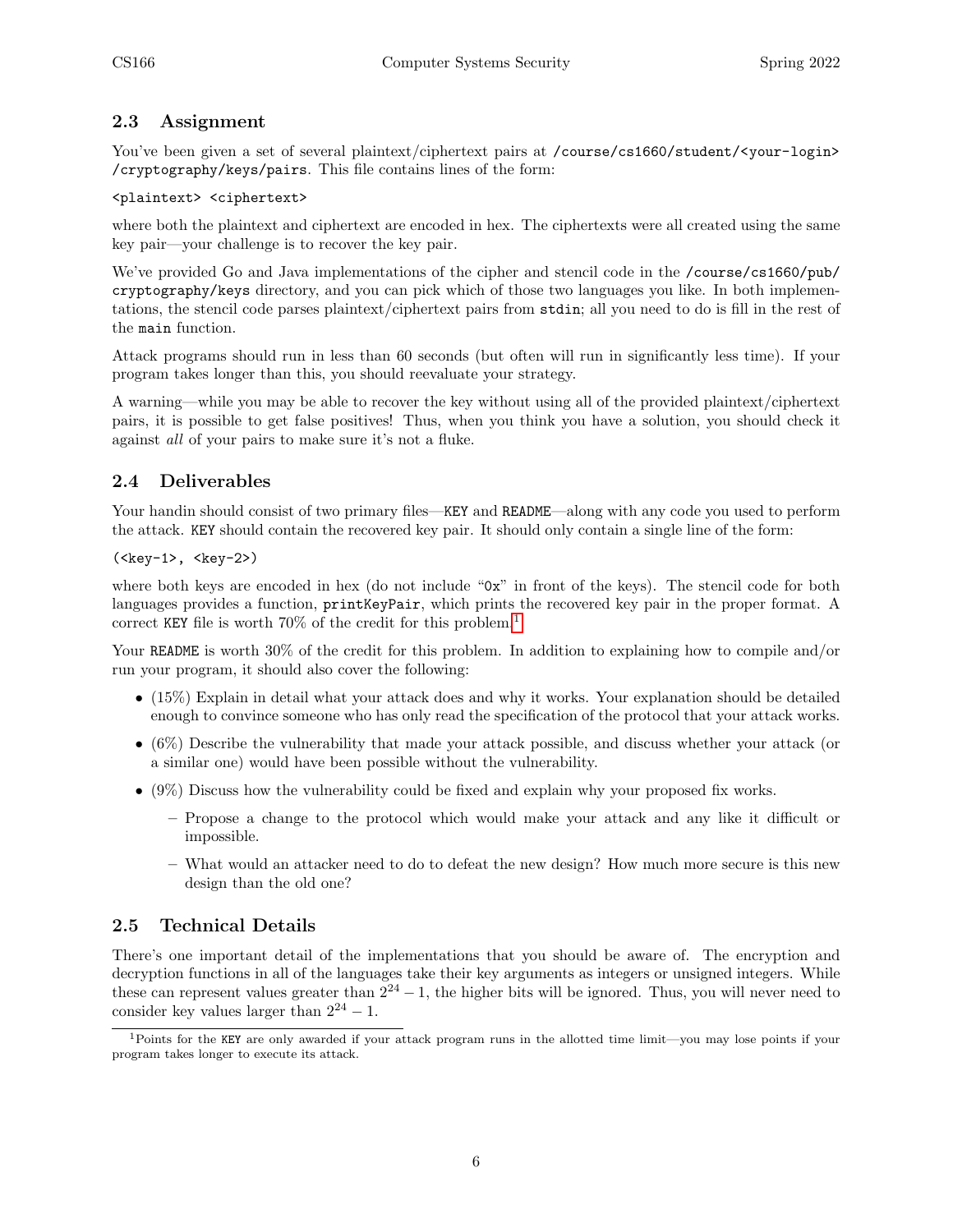## <span id="page-6-0"></span>3 Transcript

In this problem, you'll exploit public key cryptography usage errors to forge your own transcript.

### <span id="page-6-1"></span>3.1 Setup

The CREWMATE ACADEMY website uses RSA public key cryptography to secure many of its operations. As a student at the Academy, two of these are relevant to you:

- When users connect to the ACADEMY's website, they can use RSA to ensure that they are actually talking to the Academy's website (and not talking to an attacker that is pretending to be the website).
- Those who graduate from the CREWMATE ACADEMY receive a *transcript* which lists the courses that each crewmate has taken and their grades in each of the courses. In the past, the ACADEMY has had issues with Impostors forging their own transcript to pretend that they graduated from the Academy. Thus, when the Academy's website generates official transcripts, they are signed with the website's RSA private key so that the transcript's authenticity can be verified.

You're applying for crewmate positions on higher-paying spaceships, and all of your applications require that you send a transcript. However, your grades aren't quite what you like them to be. Luckily for you, the website designer made a critical mistake: the website uses the same RSA key pair for allowing users to verify the integrity of the website as it does for signing messages. This is a big no-no, and it just might let you forge your own transcript...

### <span id="page-6-2"></span>3.1.1 Challenge/Response Protocol

When a user connects to the website, the website provides a *challenge/response protocol* by which they can verify that the website they're talking to is authentically the website of the CREWMATE ACADEMY.

In this protocol, the user generates a random *nonce*<sup>[2](#page-6-5)</sup>, encrypts that nonce using the website's public key, and sends the resulting ciphertext to the website. The website then decrypts the ciphertext with its private key and sends back the resulting plaintext. The user verifies that the plaintext matches their original nonce. If they match, it means that the website must be in possession of the private key corresponding to the public key.

### <span id="page-6-3"></span>3.1.2 Signing Details

When the website signs important documents (including transcripts), it does so by encrypting them with its RSA private key. Recipients of the document can then verify the signature by decrypting it with the server's public key and verifying that the decrypted plaintext matches the document.

However, RSA cannot encrypt (or decrypt) plaintexts larger than the key, and RSA keys are only a few thousand bits long. To get around this, the document to be signed is first hashed, which produces a value small enough to be encrypted or decrypted in RSA (the ACADEMY uses the SHA-256 hash for this purpose). Then, the website encrypts the hash with its private key. To verify the signature, one can decrypt the signature with the public key and check that the resulting plaintext matches the SHA-256 hash of the document.

### <span id="page-6-4"></span>3.2 Assignment

The /course/cs1660/student/<your-login>/cryptography/transcript/challenge binary simulates the challenge/response protocol with the website. It accepts hex-encoded challenges on stdin and produces hexencoded responses on stdout. Additionally, we've provided a JSON-encoded copy of the website's public key in /course/cs1660/student/<your-login>/cryptography/transcript/server.pub.

<span id="page-6-5"></span><sup>&</sup>lt;sup>2</sup>In cryptography, a *nonce* is a "number used once"—in other words, a random value.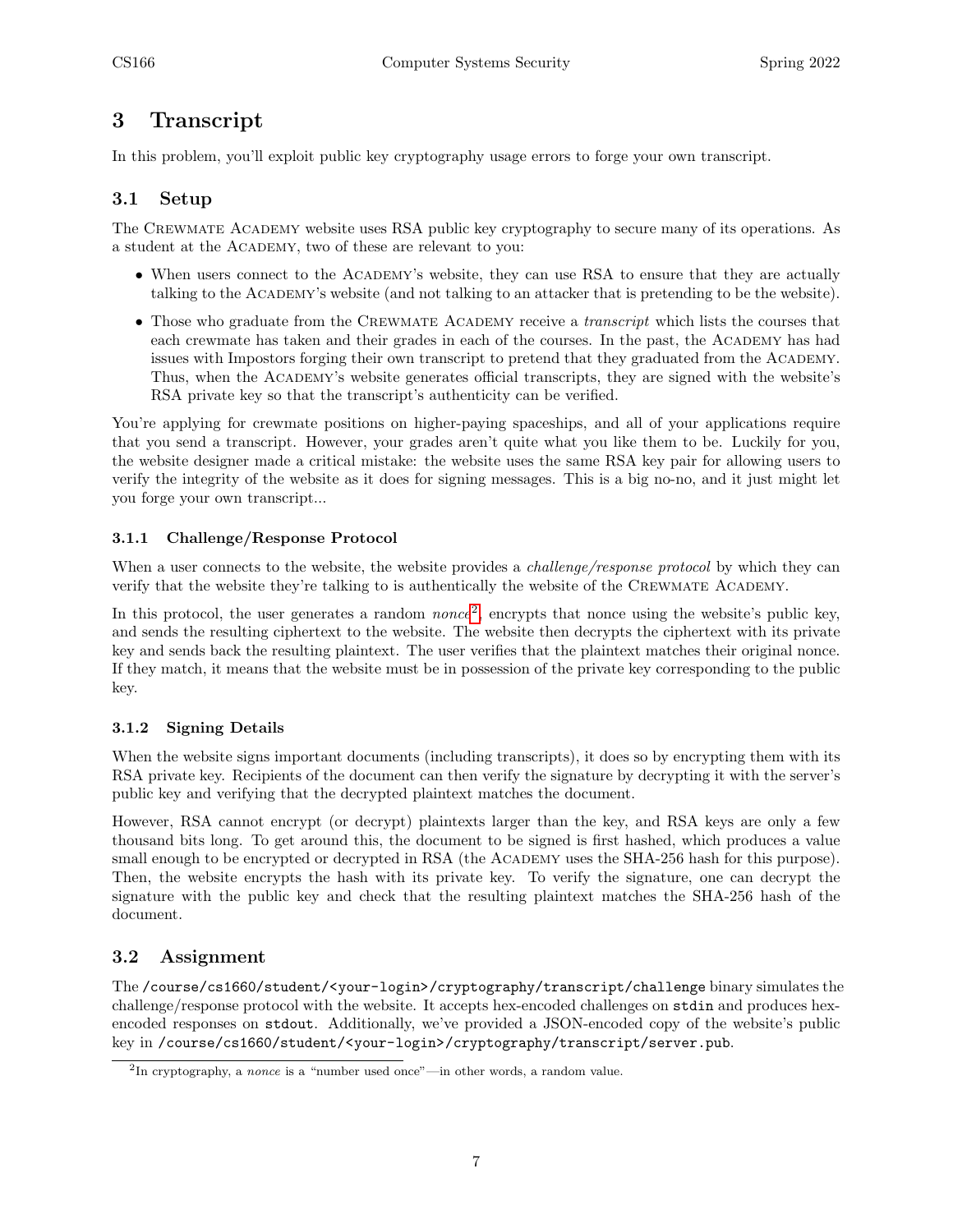You may find the /bin/sha256sum program useful. Similarly, you may find these utilities in the /course/ cs1660/pub/cryptography/transcript directory helpful:

- $\bullet$  encrypt takes a public key file and a message and encrypts the message using the public key
- verify  $-$  takes a public key file, a message, and a signature, and verifies that the signature is an authentic signature for the message issued by the owner of the public key

Your assignment is to produce two files: TRANSCRIPT (your forged transcript), and TRANSCRIPT. sign (the website's signature that the TRANSCRIPT file is authentic). What you put in TRANSCRIPT is not important, so feel free to get creative there. However, it does need to be a plain text file (no PDFs, RTFs, etc).

Once you have a signature for your TRANSCRIPT, you should be able to verify the signature by using the verify binary in the /course/cs1660/pub/cryptography/transcript directory:

```
verify server.pub TRANSCRIPT $(cat TRANSCRIPT.sign)
```
### <span id="page-7-0"></span>3.3 Deliverables

Your handin should consist of three files: TRANSCRIPT, TRANSCRIPT. sign, and a README. Having a correct pair of TRANSCRIPT and TRANSCRIPT.sign files is worth 70% of the credit for this problem. Your README is worth 30% of the credit for this problem, and should cover the following:

- (15%) Explain in detail what your attack does and why it works. Your explanation should be detailed enough to convince someone who has only read the specification of the protocol that your attack works.
- (6%) Describe the vulnerability that made your attack possible, and discuss whether your attack (or a similar one) would have been possible without the vulnerability.
- (9%) Discuss how the vulnerability could be fixed and explain why your proposed fix works.
	- Propose a change to the protocol which would make your attack and any like it difficult or impossible.
	- What would an attacker need to do to defeat the new design? How much more secure is this new design than the old one?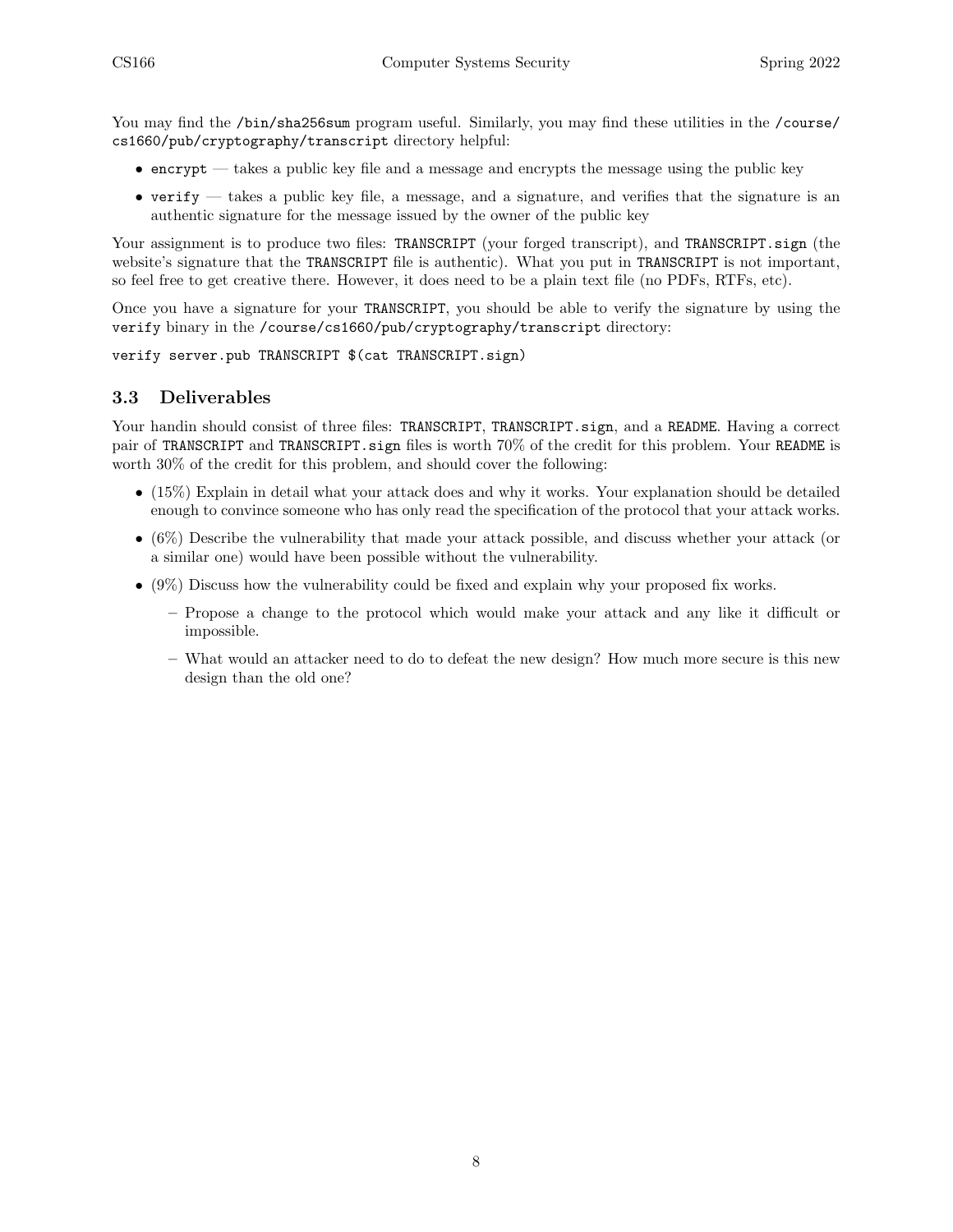# <span id="page-8-0"></span>Part II CS162 Problems

CS162 students must complete both problems in Part [II.](#page-8-0) We recommend that CS162 students aim to complete the Part [I](#page-1-0) problems in the first week so that you can devote the second week to Part [II.](#page-8-0)

# <span id="page-8-1"></span>4 Grades

In this problem, you'll explore how statistical correlation can be a powerful cryptanalytic technique.

### <span id="page-8-2"></span>4.1 Setup

Eventually, the people who designed the 2-key scheme that you broke in the Keys problem figured out the flaw, and increased the number of 24-bit keys to 3, which increases the *effective key length* of the scheme to 48 bits (can you figure out why?). In any case, you won't be cracking it without some serious hardware.

When this new scheme was being deployed, one of the first systems to get it was the database that stores crewmate course grades. (The Academy evaluates each crewmate in a range of courses that measure their effectiveness at completing various crewmate tasks.) In deploying the new encryption scheme, the Academy's IT department had to pick a block cipher mode.

### <span id="page-8-3"></span>4.1.1 Block Cipher Modes

A block cipher, like the one you attacked in the Keys problem, takes fixed-size messages and produces fixed-size ciphertexts. Block ciphers are powerful cryptographic primitives, but alone they aren't enough to encrypt anything interesting, since they can only encrypt small, fixed-size messages. We can encrypt longer messages by combining multiple uses of a block cipher by using a particular block cipher mode.

The IT department's choice of block cipher mode—Electronic Codebook (ECB) mode—splits the plaintext into chunks (one block long), separately encrypts each plaintext block using the block cipher, and then finally concatenates the resulting blocks to create the cipher text.

### <span id="page-8-4"></span>4.1.2 Weaknesses of ECB

ECB's simplicity comes with serious weaknesses—most critically, the same plaintext block will always produce the same ciphertext block. This allows for a number of attacks (such as replay attacks), or, more relevant to this problem, statistical cryptanalysis. ECB completely leaks the statistical distribution of plaintext blocks (though it doesn't leak the original plaintexts), which can be damaging in cases where overall patterns are generally more important than local detail—see Figure [2](#page-8-5) for an example with images.



<span id="page-8-5"></span>Figure 2: Plaintext image (a) encrypted with a block cipher in ECB mode (b). Source: [https://en.](https://en.wikipedia.org/wiki/Block_cipher_mode) [wikipedia.org/wiki/Block\\_cipher\\_mode](https://en.wikipedia.org/wiki/Block_cipher_mode).

In the context of a grade database, ECB mode presents similar issues—after all, with Academy's list of 10,000 crewmates (they have really high turnover), there must be statistical patterns you can attack...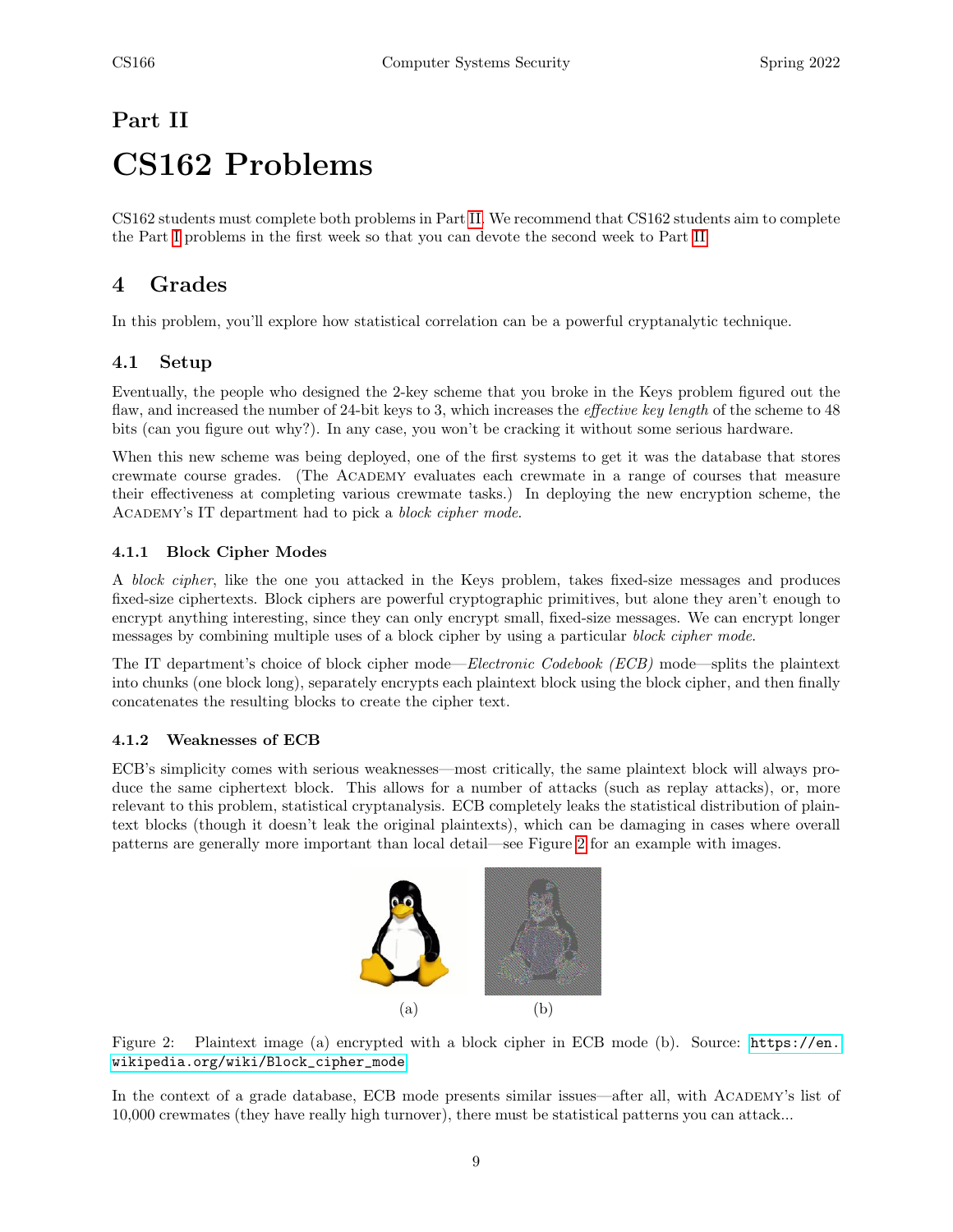### <span id="page-9-0"></span>4.1.3 Database Layout

After asking some of the crewmates about the new database system, you've learned that each *plaintext* database record consists of a five-digit staff ID (randomly chosen from {1, . . . , 99999} and represented with leading zeroes, if necessary), and a course grade (one of  $\{A, B, C, N\}$ ) associated with that crewmate:

### id:01234, grd:A

It happens that the ID part of the line ("id:01234") is eight bytes long, as is the grade part (from the comma to the newline: ", grd:A\n"). Eight bytes is also the block length of the cipher that's being used—what a coincidence! This means that the ciphertext blocks of the encrypted database are laid out like this:

### <crewmate X id><crewmate X's grade><crewmate Y id><crewmate Y's grade>...

### <span id="page-9-1"></span>4.1.4 Academy Statistics

Thanks to statistics that the CREWMATE ACADEMY must report due to intergalactic law, you also know:

- The CREWMATE ACADEMY has 10,000 students.
- Each crewmate has completed 30 courses (that is, there are 30 entries for each of the 10,000 students).
- The ACADEMY-wide distribution of grades is approximately:

| A   | 50%    |
|-----|--------|
| В   | 30\%   |
| ( ) | $15\%$ |
| N   | $5\%$  |

### <span id="page-9-2"></span>4.2 Assignment

We've provided an encrypted copy of the grade database at /course/cs1660/student/<your-login> /cryptography/grades/grades.enc. Using your knowledge of the database layout and Academy statistics, your task is to write a README containing answers and justifications to the following questions:

- 1. Given the plaintext format of the database, how many possible unique ciphertext blocks exist (not in this particular database, but in general given the specifications above)?
- 2. What ciphertext block corresponds to an A grade? B? C? N? (Answers should be encoded as hex.)
- 3. There's an crewmate who's famous at the Academy for being the only student to ever get both As and Cs but no Bs. Exactly how many As, Cs, and Ns has this crewmate received?

You should also turn in any code you used to analyze the data—please include a brief explanation of what your code does and how to run your code in your README.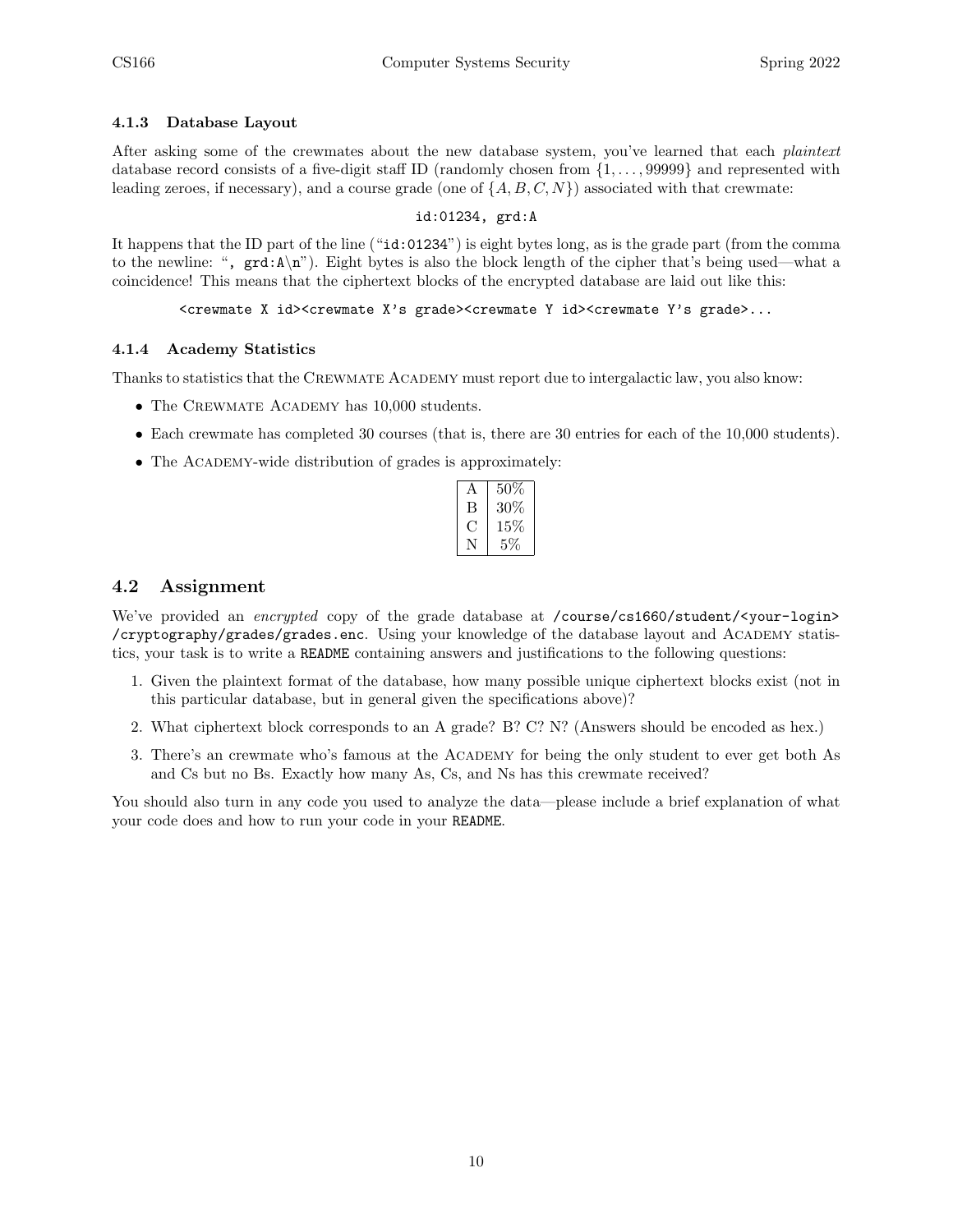# <span id="page-10-0"></span>5 Padding

In this problem, you'll exploit a seemingly minor information leak to compromise an entire system.

### <span id="page-10-1"></span>5.1 Setup

At the same time you published your findings regarding the grade database, the ACADEMY's administrators were developing a system for emailing out crewmate grades. Vowing to never make the ECB mistake again, the administrators set out to find an alternative block cipher mode for use in the email system. They decided on *Cipher Block Chaining (CBC)* mode—and, for good measure, switched to using a block cipher with 16-byte blocks.

### <span id="page-10-2"></span>5.1.1 CBC Mode

CBC mode XORs each plaintext block with the previous ciphertext block, then encrypts the resulting block with the cipher. In this mode, any change in a plaintext block affects the ciphertext of all following blocks since the encryption of a given block depends on all preceding blocks. This makes statistical attacks much more difficult. Figure [3](#page-10-5) illustrates CBC encryption:



Cipher Block Chaining (CBC) mode encryption

<span id="page-10-5"></span>Figure 3: Encryption in CBC mode. Source: [https://en.wikipedia.org/wiki/Block\\_cipher\\_mode](https://en.wikipedia.org/wiki/Block_cipher_mode).

An issue with any fixed-length block cipher is that the plaintext's length may not be a multiple of the block size. To fix this, we can add extra data to the end of the plaintext (called *padding*) until its length is a multiple of the block size. In designing the email system, the owner's chose PKCS#7 padding.

### <span id="page-10-3"></span>5.1.2 PKCS#7 Padding

In PKCS#7, plaintexts are padded with bytes whose values encode the length of the padding. If one byte of padding is used, that byte's value is 1; if two bytes are used, those bytes' values are each 2, and so on:

|  |  |  |  |  |  |  | 02 02    |                             |
|--|--|--|--|--|--|--|----------|-----------------------------|
|  |  |  |  |  |  |  | 03 03 03 |                             |
|  |  |  |  |  |  |  |          | 04  04  04  04  (and so on) |
|  |  |  |  |  |  |  |          |                             |

Also, if a plaintext's length is already a multiple of the block size, we add an entire block of padding. Since the email system's cipher uses 16-byte blocks, a plaintext whose length is a multiple of 16 bytes would be padded with 16 bytes, each with the value 0x16.

### <span id="page-10-4"></span>5.1.3 The Leak

When decrypting a ciphertext, the email system performs the following steps:

1. Validate the IV and ciphertext (that is, the IV is 16 bytes long and the ciphertext length is a non-zero a multiple of 16 bytes). If anything is malformed, report an error and stop processing.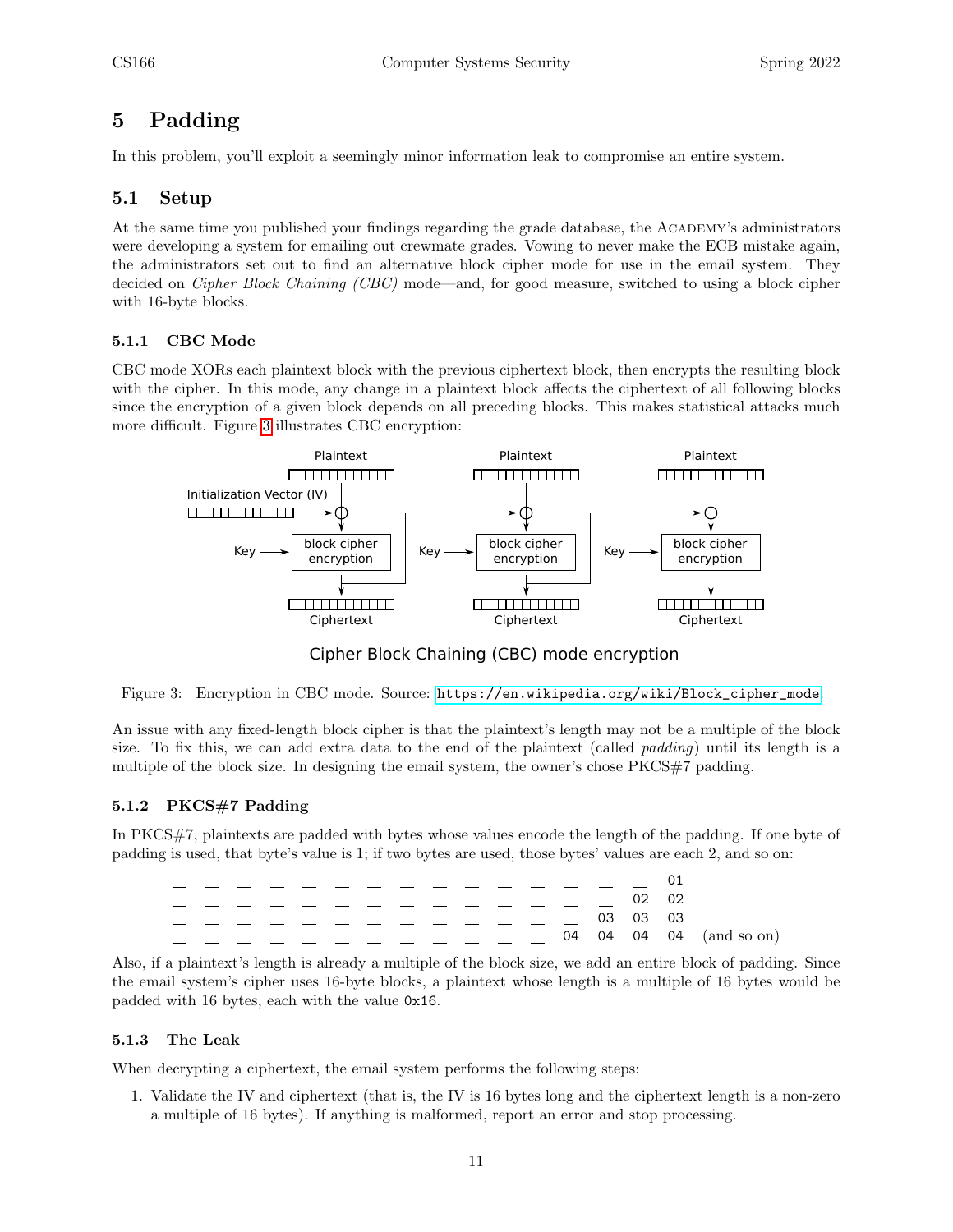- 2. Decrypt the ciphertext using CBC mode.
- 3. Check the padding on the plaintext. If the padding is valid, strip off the padding. If the padding is invalid, report an error and stop processing.
- 4. Interpret the resulting plaintext as a command, and send any output or error messages to the user.

While this sequence of steps may seem reasonable, it leaks a small piece of information: whether the padding at the end was correct or not. While that information may seem relatively harmless, it's enough to completely break the security of the system.

### <span id="page-11-0"></span>5.2 The Attack

Using this small piece of information, we can forge an (IV, ciphertext) pair which decrypts to a plaintext of our choosing. We present an outline of how to do this below—your job is to fill in the pieces.

### <span id="page-11-1"></span>5.2.1 Recovering Intermediate State

First, you'll need the ability to recover *intermediate state*, or the decryption of a given ciphertext block in CBC. In other words, given two ciphertext blocks  $C_1$  and  $C_2$  ( $C_1$  here could also be the IV), we'd like to determine the decryption of  $C_2$ . This gives us the intermediate state at  $C_2$ , or  $I_2$ . Once we can recover intermediate state, forging a single plaintext block is straightforward: we simply pick  $C_1$  such that  $C_1 \oplus I_2 = P_2$ . Figure [4](#page-11-4) illustrates how intermediate state plays into the CBC decryption process:



<span id="page-11-4"></span>Figure 4: Intermediate state in CBC. Source: [https://en.wikipedia.org/wiki/Block\\_cipher\\_mode](https://en.wikipedia.org/wiki/Block_cipher_mode).

Hint: Recall that you can send (IV, ciphertext) pairs of your choice to the server. If you can somehow get 0x01 as the final byte of the plaintext, then the padding will be valid (and the server will not raise an "incorrect padding" error). By doing that, you'll know the final byte of  $P_2$  (0x01) and the final byte of  $C_1$ (since you chose  $C_1$ ). From there, you can determine the final byte of  $I_2$ . Using this information, you should be able to recover more bytes of  $I_2$  and, eventually, recover  $I_2$  in its entirety.

### <span id="page-11-2"></span>5.2.2 Forging Multiple Blocks

Once we can recover intermediate state  $I_1$ , we can easily forge a single plaintext block  $P_1$  by picking an IV such that IV  $\oplus I_1 = P_1$ . However, forging plaintexts of arbitrary length is more difficult. Nevertheless, you should be able to use your ability to recover intermediate state as a building block.

### <span id="page-11-3"></span>5.3 Assignment

We've provided a binary that simulates the grades server at /course/cs1660/student/<your-login> /cryptography/padding/server. It listens for network connections on the specified host and port. If you run it with the --debug flag, it will print useful debugging information.

Your goal is to get the server to reveal the grades of the crewmate whose ID is 12345. The server accepts certain commands, but you aren't sure what those commands are. The only thing you know is sending a